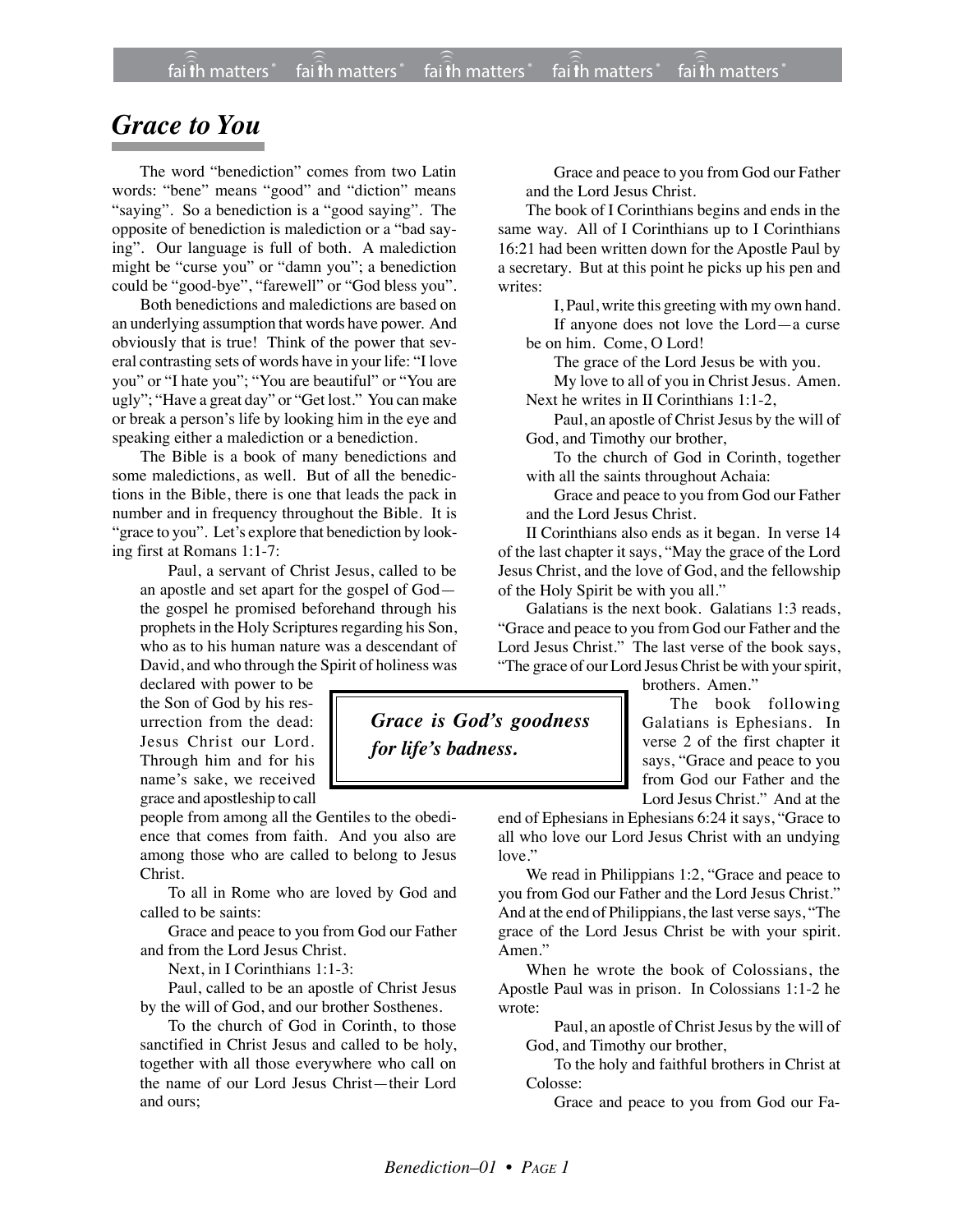ther.

In the last verse of Colossians he says, "I, Paul, write this greeting in my own hand. Remember my chains. Grace be with you."

As we move on to I Thessalonians 1:1 we read: Paul, Silas and Timothy,

To the church of the Thessalonians in God the Father and the Lord Jesus Christ:

Grace and peace to you.

The last verse of I Thessalonians says, "The grace of our Lord Jesus Christ be with you."

II Thessalonians 1:2 tells us, "Grace and peace to you from God the Father and the Lord Jesus Christ." And the end of II Thessalonians, verse 18, says, "The grace of our Lord Jesus Christ be with you."

Now that ends Paul's letters to churches. But let's look at the letters he writes to individuals. In I Timothy 1:1 he writes:

Paul, an apostle of Christ Jesus by the command of God our Savior and of Christ Jesus our hope,

To Timothy my true child in the faith:

Grace, mercy and peace from God the Father and Christ Jesus our Lord.

As he begins I Timothy, he also ends I Timothy: "Grace be with you."

He starts again in II Timothy:

Paul, an apostle of Christ Jesus by the will of God, according to the promise of life that is in Christ Jesus,

To Timothy, my dear son:

Grace, mercy and peace from God the Father and Christ Jesus our Lord.

II Timothy ends in 4:22 with, "The Lord be with your spirit. Grace be with you."

He then he writes in Titus 1:4:

To Titus, my true son in our common faith:

Grace and peace from God the Father and Christ Jesus our Savior.

And at the end of that book in verse 15, "Everyone with me sends you greetings. Greet those who love us in the faith. Grace be with you all."

And then he writes to Philemon one of the shortest books of the entire New Testament. This book has only one chapter, but he writes it twice: In verse 3, "Grace to you and peace from God our Father and the Lord Jesus Christ." And then again in verse 25, "The grace of the Lord Jesus Christ be with your spirit."

There are other New Testament authors who wrote the same benediction. The book of Hebrews doesn't start that way, but it ends that way. Hebrews 13:24- 25 says:

Greet all your leaders and all God's people.

Those from Italy send you their greetings. Grace be with all of you.

It is Peter who writes in I Peter 1:1-2:

Peter, an apostle of Jesus Christ,

To God's elect, strangers in the world, scattered throughout Pontus, Galatia, Cappadocia, Asia and Bithynia, who have been chosen according to the foreknowledge of God the Father, through the sanctifying work of the Spirit, for obedience to Jesus Christ and sprinkling by his blood:

Grace and peace be yours in abundance.

II Peter starts the same way in 1:2, "Grace and peace be yours in abundance through the knowledge of God and of Jesus our Lord." It ends in II Peter 3:18, "But grow in the grace and knowledge of our Lord and Savior Jesus Christ. To him be glory both now and forever! Amen."

*The little book of II John, one of the smallest of the New Testament books, also has no chapter divisions, but verse 3 says, "Grace, mercy and peace from God the Father and from Jesus Christ, the Father's Son, will be with us in truth and love."*

And in the very last verse of the Bible, Revelation 22:21, John writes, "The grace of the Lord Jesus be with God's people. Amen."

Grace to you! God's grace is for you to hear. Grace is God's goodness for life's badness. We all need encouragement. We need hope. We need grace.

A number of years ago, a lady once told me after a church service, "When I come to church I like to hear a sermon that walks all over me." She is the exception. Most of us feel trampled on all week long and desperately need a word of encouragement. While it's true that our sins must be confronted, most of us know all too well that we are sinners. While it's true that we ought not think too highly of ourselves, for most of us that's not a problem at all.

Do you hear what I'm saying? People are hurting, discouraged, disappointed, frightened and desperate. We need to hear the word of grace!

Grace to you! In difficulty God gives grace to endure. In fear God gives the grace of comfort. In pain God gives the grace to endure. In desperation God gives the grace of hope.

Listen to his grace! The Bible says God loves you "with an everlasting love." Our God is the God of the resurrection—he brings the dead back to life! Not just dead bodies but dead marriages, dead businesses, dead relationships, dead dreams.

He is the God whose grace is always sufficient. There is absolutely nothing in your life or mine that he cannot handle. True, it doesn't always seem that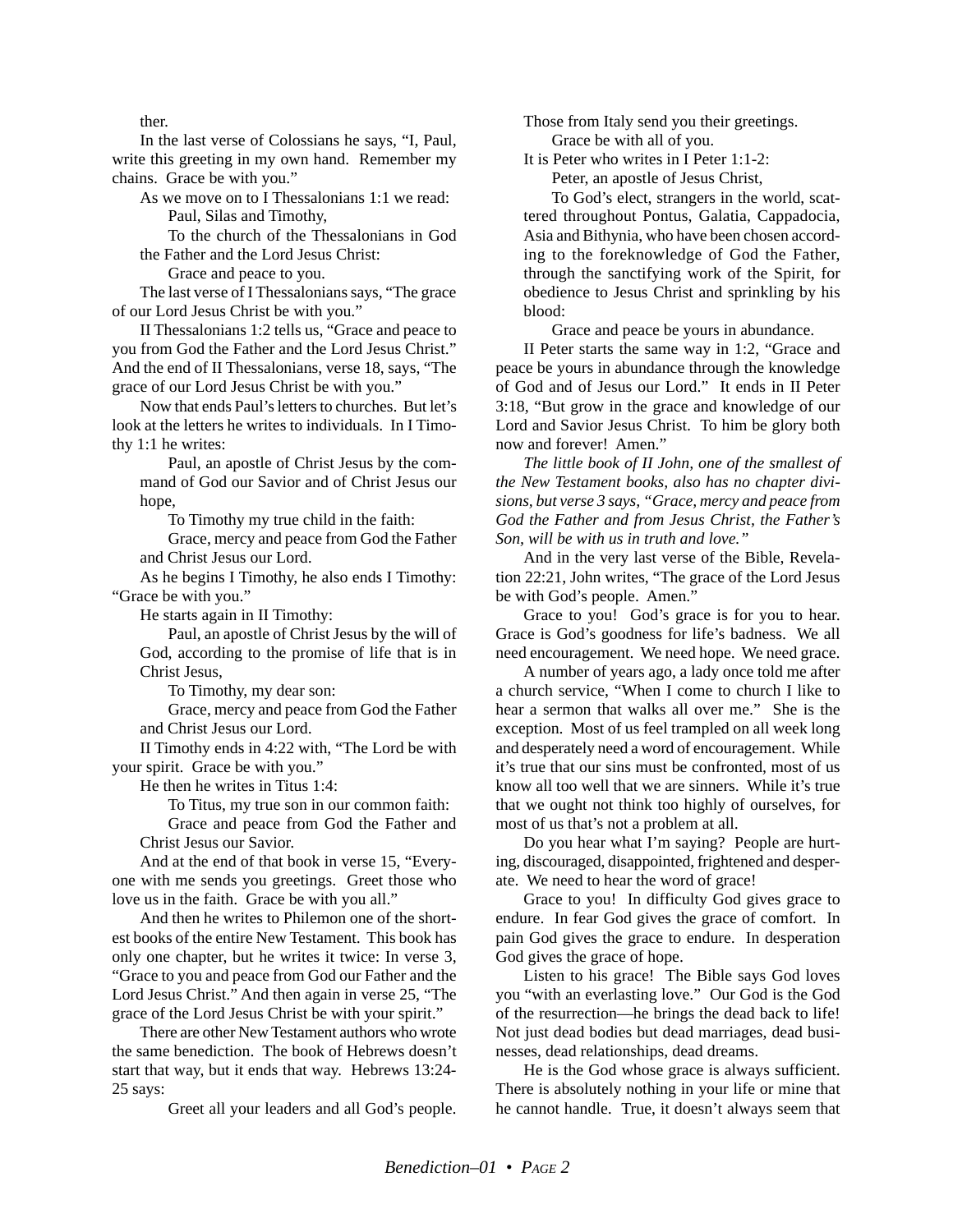way. Sometimes it seems that our problems are so big, our diseases so serious, our debts so great and our depressions so deep that there is nothing sufficient for them. Yet God says, " . . . my grace is sufficient for you!"

The Old Testament prophet Jeremiah lived through one of the bleakest periods in Israel's history. Sin was rampant. The nation was in political shambles. Jerusalem was devastated. Jeremiah was a broken man. He took pen in hand and translated his tears into laments over the circumstances of his day, over the sin all around him and particularly over the City of Jerusalem. We call his book Lamentations. In the midst of those awful times he wrote in Lamentations 3:21-23:

> . . . this I call to mind, and therefore I have hope: Because of the Lord's great love we are not consumed, for his compassions never fail. They are new every morning; great is your faithfulness.

As I read that again I recalled a letter I received that touched my heart. It was written by a man that Charleen and I met in 1979 in Taichung, Taiwan. His name is Jim Cummings. Jim went as a single missionary to Taiwan. He lived with a Chinese family, mastered the Chinese language and worked his way into the hearts of the people there, leading many of them to Christ.

When we met him in Taichung, he offered to take a day out of his schedule to drive us up into the mountains to meet some of the people that he knew. I was impressed! Although I didn't understand all the things

that were said, I could sense the love in the relationship that was there.

Jim came to a point in his life where he wanted to do more than what he was able to do as an individual, so he accepted an invitation to become a professor of missions and to teach other people what he had learned through his lifetime career in

Taiwan. He moved to Denver and became a seminary professor. The rest of the story is picked up in the letter that says:

I think it was Napoleon who said, "A sentence of death wonderfully concentrates the mind." Indeed that has been true for me and my family these past few months. That sentence of death came to me October 4, 1984, when I was

told I had a malignant melanoma, a particularly deadly cancer that races through the blood stream like an Olympic gold medallist gobbling up all the good cells it can find. The doctors couldn't recommend any treatment that stood much of a chance against such a foe. We went home with this grim report hanging over our heads, virtually a death sentence. This seemed especially strange in light of the wonderful results the doctor had given me only a few months earlier following my annual physical exam.

My wife Maggie and I gathered our three daughters around us - our son came from Southern California later – and we broke the news to them. Maggie must have sensed that the doctor's report would not be good because a few days earlier she had begun gathering special verses from the Scriptures. We prayed and cried together as we embraced, and Maggie shared with us some of those wonderful promises about God's care, comfort and healing power. And then through our tears, we committed our situation and our lives to the Lord.

He said that "these have been the best of times and the worst of times for us." He listed, with several paragraphs under each of his points, the lessons he had learned. He wrote:

I've come to understand more fully what it means to glorify God daily, even in my pain and struggles . . . . I've come to recognize more than ever now that the Lord cares about my family even more than I do . . . . I have also experienced first hand the unique ministry of the body of Christ . . . . I've gained a new awareness of trust-

> ing only in my Sovereign Heavenly Father.

It's under that lesson that he wrote:

Well-meaning friends have come to us with scores of suggestions on how to receive God's healing. Just try this cure, this pill, read this book. It would have

been easy for us to jump from one suggestion to another and to lose our perspective. It's been important for us to understand that God is not playing some kind of divine shell game with us. He is not saying, "Just turn over the right shell and you'll find the key to divine healing." But he is teaching us to walk by faith day by day knowing that he is at work.

*In difficulty God gives grace to endure. In fear God gives the grace of comfort. In pain God gives the grace to endure. In desperation God gives the grace of hope.*